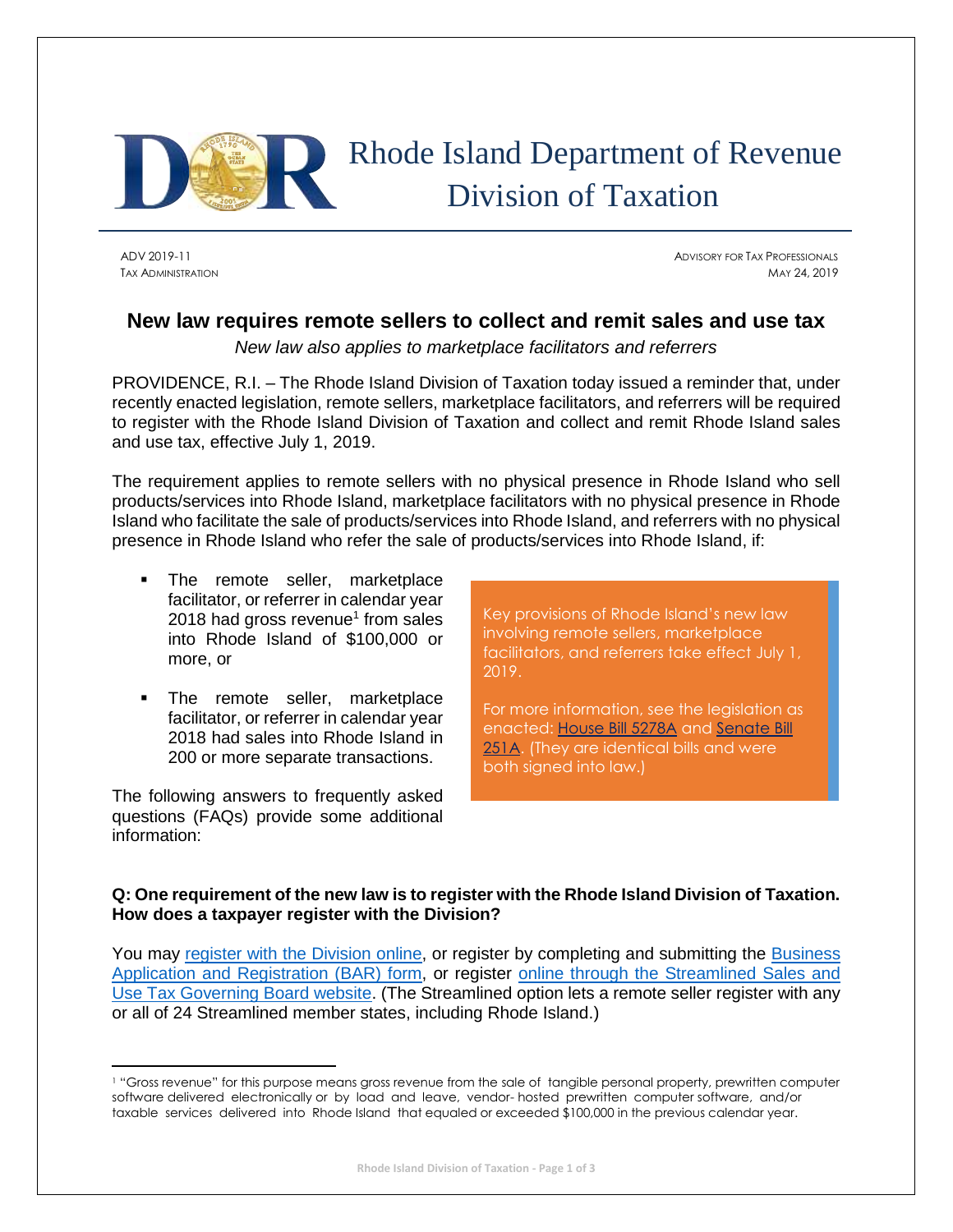#### **Q: Once a taxpayer registers, how does the taxpayer file and submit Rhode Island sales and use tax?**

Once you are registered with the Division of Taxation, you may [pay online:](https://www.ri.gov/taxation/business/index.php) When you pay online, your payment represents your return. Or you may file and pay using Rhode Island sales and use tax coupons. [\(Blank forms](http://www.tax.ri.gov/taxforms/sales_excise/sales_use.php) are on the Division's website.)

Alternatively, you may register with Rhode Island (and other states that are members of the

Streamlined Sales and Use Tax Agreement) through [the Streamlined website;](https://www.streamlinedsalestax.org/for-businesses/registration) if you use a [certified service provider \(CSP\)](https://www.streamlinedsalestax.org/certified-service-providers/certified-service-providers-about) through Streamlined, the CSP will handle filings and payments for you. (Depending on the circumstances, you may not be charged for the CSP's service.)

Rhode Island's new law was enacted in response to a U.S. Supreme Court case decided in June 2018: *[South Dakota v.](https://www.supremecourt.gov/opinions/17pdf/17-494_j4el.pdf)  [Wayfair, Inc., et al](https://www.supremecourt.gov/opinions/17pdf/17-494_j4el.pdf)*.

For more information, see the Rhode Island legislation as enacted: [House Bill 5278A](http://webserver.rilin.state.ri.us/BillText/BillText19/HouseText19/H5278A.pdf) and [Senate Bill 251A.](http://webserver.rilin.state.ri.us/BillText/BillText19/SenateText19/S0251A.pdf) (They are identical bills and were both signed into law.)

#### **Q: When must a taxpayer register?**

 $\overline{\phantom{a}}$ 

If a taxpayer had gross revenue of \$100,000 or more from sales into Rhode Island in calendar year 2018, or had 200 or more

separate transactions involving sales into Rhode Island in calendar year 2018, the taxpayer must register with the Rhode Island Division of Taxation and collect and remit Rhode Island sales and use tax effective July 1, 2019 – for taxable sales into Rhode Island from July 1, 2019 through December 31, 2019. 2

Thereafter, the test applies on a calendar-year basis. For example:

If a remote seller has gross revenue of \$100,000 or more from sales into Rhode Island in calendar year 2019, or has 200 or more separate transactions involving sales into Rhode Island in calendar year 2019, the remote seller must register with the Rhode Island Division of Taxation and collect and remit Rhode Island sales and use tax effective January 1, 2020.

#### **Q: How may a taxpayer obtain additional information about Rhode Island's new law involving remote sellers, marketplace facilitators, and referrers?**

The Division is in the process of compiling FAQs that will provide additional information. You may also call the Division's Excise & Estate Tax unit at (401) 574-8955 (the line is typically staffed from 8:30 a.m. to 3:30 p.m. Eastern Time business days), or email: Tax. Excise @tax.ri.gov. To view the legislation as enacted, click [here](http://webserver.rilin.state.ri.us/BillText/BillText19/SenateText19/S0251A.pdf) or [here.](http://webserver.rilin.state.ri.us/BillText/BillText19/HouseText19/H5278A.pdf)

<sup>&</sup>lt;sup>22</sup> Under Rhode Island'[s August 2017 law involving non-collecting retailers](http://webserver.rilin.state.ri.us/Statutes/TITLE44/44-18.2/INDEX.HTM) and certain others, you may still have obligations until early 2020 for the period of January 1, 2019, through June 30, 2019.